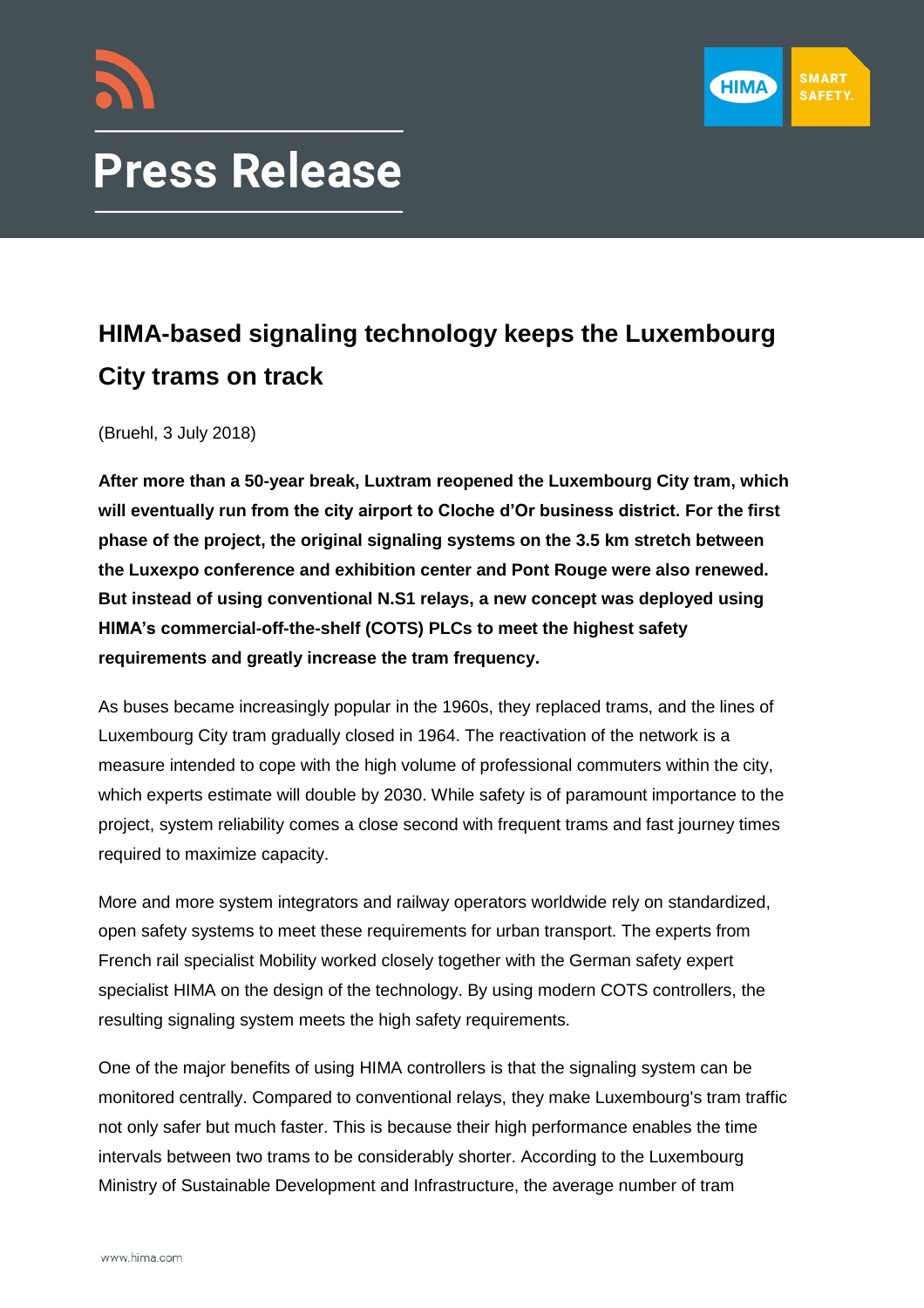passengers on weekdays during the first two months of operation was some 17,000 – more than twice as many as it had originally forecast (8,400).

Another important aspect to the project was to maintain the city's architectural aesthetic. By using the compact HIMA technology, Luxtram was able to save substantial space in the track area: the new control cabinets were integrated into the architecture of the stops and transfer platforms. At the LuxExpo stop, for instance, the control cabinet is installed directly on the track. This saved the substantial costs and issues often incurred when using conventional technology which would require building of an entire technical room. This poses a major challenge for city planners and so, in densely built-up areas, are often laid underground near the tracks.

"The Luxtram project is the first time we used HIMA safety controllers," says Stéphane Berthet, Business Unit Manager Light Rail Signaling at Mobility. "We chose them because they comply with the highest safety levels and have already proven themselves in numerous safety-critical applications."

Luxtram completed the project six months ahead of schedule during its anticipated two-year timeframe. The open, modular COTS components helped reduce lifecycle costs – they were easy to install, and in-service updates ensure they are kept in sync with the latest technology. "Thanks to the good cooperation with HIMA's safety specialists, we were able to complete the project faster than planned and implement a signaling system that's futureproof and offers easy handling," confirms Berthet.

Read the full story here: [https://www.hima.com/en/industries-solutions/success](https://www.hima.com/en/industries-solutions/success-stories/success-stories-detail/after-more-than-a-50-year-break-the-tram-is-running-again-with-mobility-hima/)[stories/success-stories-detail/after-more-than-a-50-year-break-the-tram-is-running-again](https://www.hima.com/en/industries-solutions/success-stories/success-stories-detail/after-more-than-a-50-year-break-the-tram-is-running-again-with-mobility-hima/)[with-mobility-hima/](https://www.hima.com/en/industries-solutions/success-stories/success-stories-detail/after-more-than-a-50-year-break-the-tram-is-running-again-with-mobility-hima/)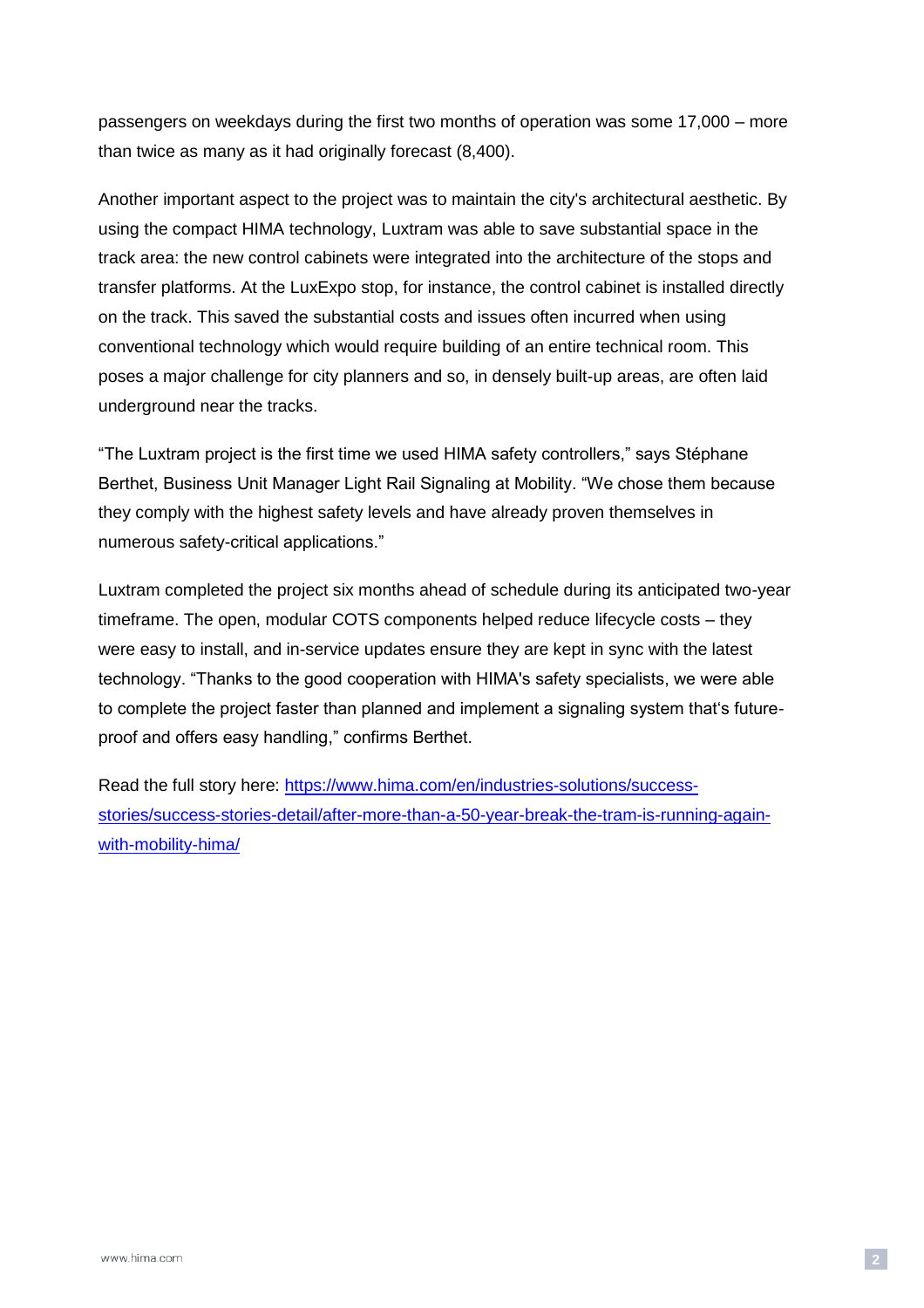

**Caption image 1:** The tram at its inauguration on December 10, 2017. The Tram is once again travelling through the Luxembourg capital.

*Image © Luxtram / Henri Goergen*



**Caption image 2:** Compact control cabinets can replace oversized technical rooms and can be handily integrated into the architecture at the stops and transfer platforms.

*Image © Mobility*



110 Years Transforming Safety

2018 is a special anniversary year for HIMA. For many decades, the safety specialist – founded in 1908 – has played a major role in shaping safety standards and has driven innovations to develop the market for industrial safety. Drawing on 110 years of experience, HIMA develops solutions for the digital industrial age and is ready for the challenges of the future.